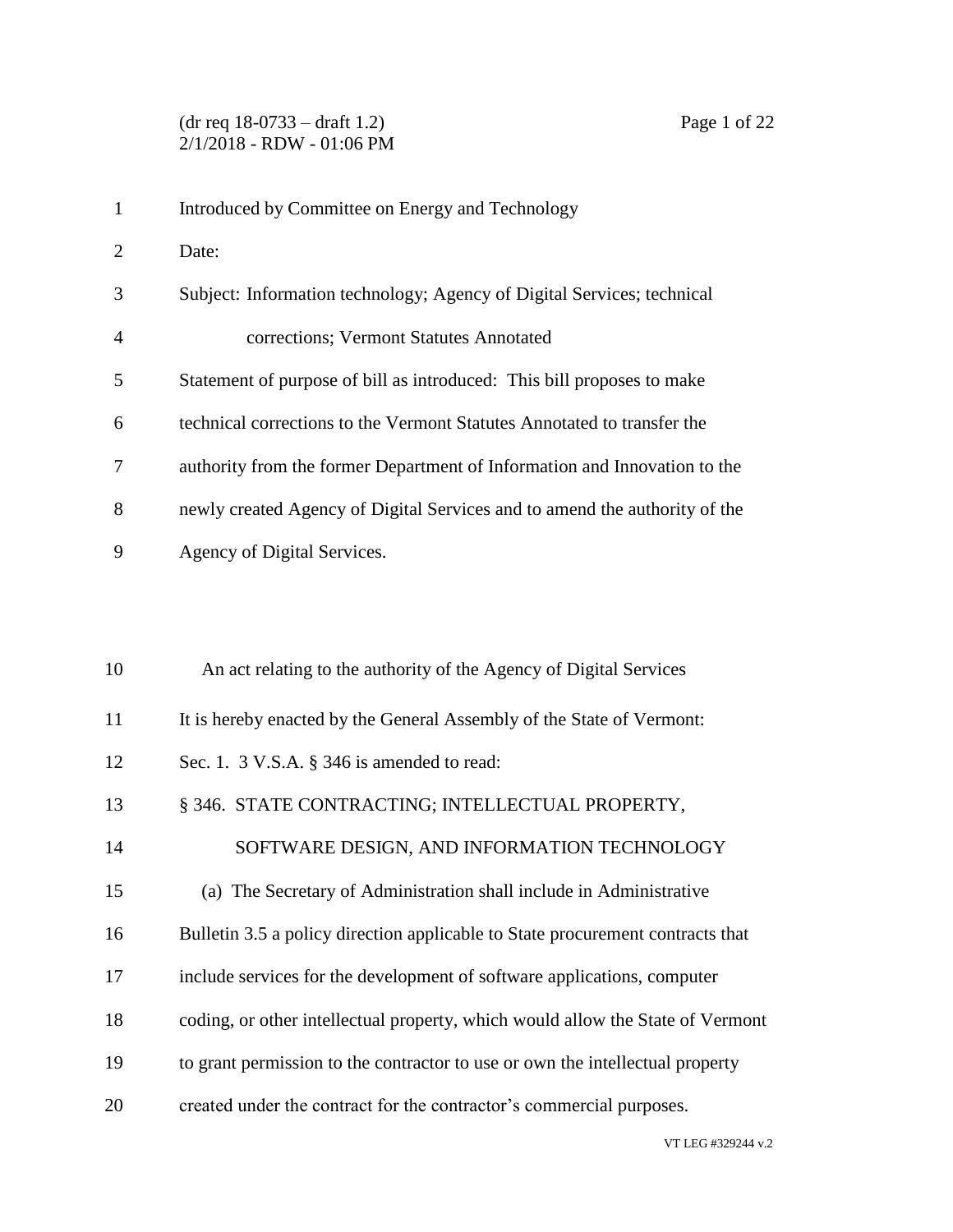| $\mathbf{1}$   | * * *                                                                              |
|----------------|------------------------------------------------------------------------------------|
| $\overline{2}$ | (c) If the Secretary authorizes a contractor to own intellectual property          |
| 3              | developed under a State contract, the Secretary may recommend language to          |
| 4              | ensure the State retains a perpetual, irrevocable, royalty-free, and fully paid    |
| 5              | right to continue to use the intellectual property, including escrow for perpetual |
| 6              | use escrow at least annually.                                                      |
| 7              | Sec. 2. 3 V.S.A. § 2222 is amended to read:                                        |
| 8              | § 2222. POWERS AND DUTIES; BUDGET AND REPORT                                       |
| 9              | (a) In addition to the duties expressly set forth elsewhere by law, the            |
| 10             | Secretary shall:                                                                   |
| 11             | (1) As principal administrative aide to the Governor, plan, organize,              |
| 12             | direct, control, integrate, coordinate, and supervise all functions and programs   |
| 13             | of the Agency and its departments and divisions.                                   |
| 14             | * * *                                                                              |
| 15             | (9) Submit to the General Assembly concurrent with the Governor's                  |
| 16             | annual budget request required under 32 V.S.A. § 306, a strategic plan for         |
| 17             | information technology and information security that outlines the significant      |
| 18             | deviations from the previous year's plan, and that details the plans for           |
| 19             | information technology activities of State government for the following fiscal     |
| 20             | year as well as the administration's financing recommendations for these           |
| 21             | activities. For purposes of As used in this section, "information security" shall  |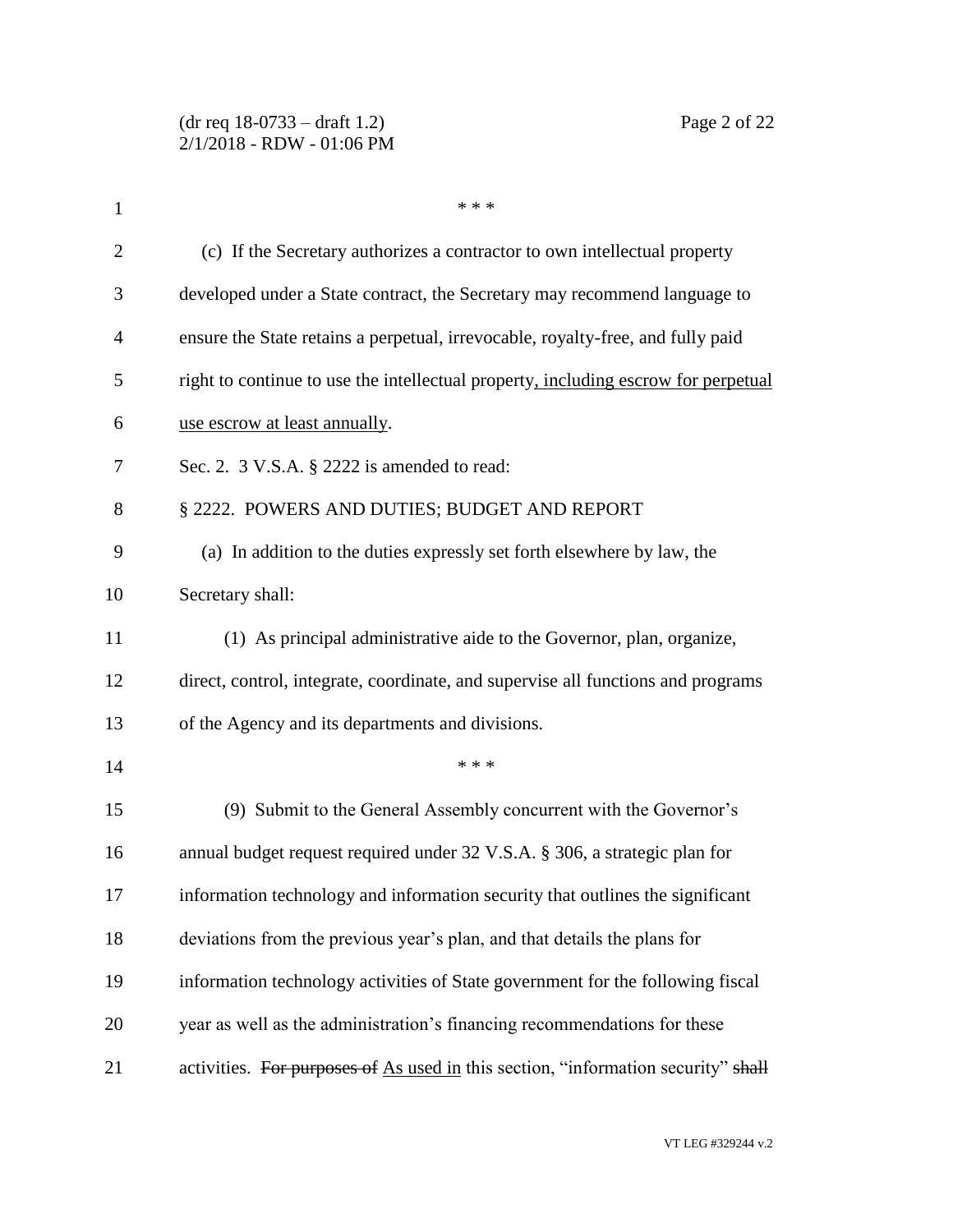(dr req 18-0733 – draft 1.2) Page 3 of 22 2/1/2018 - RDW - 01:06 PM

| $\mathbf{1}$   | mean means protecting information and information systems from                      |
|----------------|-------------------------------------------------------------------------------------|
| $\mathbf{2}$   | unauthorized access, use, disclosure, disruption, modification, or destruction in   |
| 3              | order to provide integrity, confidentiality, and availability. All such plans shall |
| $\overline{4}$ | be reviewed and approved by the State Chief Information Officer prior to            |
| 5              | being included in the Governor's annual budget request. The plan shall              |
| 6              | identify the proposed sources of funds for each project identified. The plan        |
| 7              | shall also contain a review of the State's information technology and               |
| 8              | information security and an identification of priority projects by agency. The      |
| 9              | plan shall include, for any proposed information technology activity with a         |
| 10             | cost in excess of \$500,000.00:                                                     |
| 11             | (A) a life-cycle costs analysis including planning, purchase, and                   |
| 12             | development of applications, the purchase of hardware, and the ongoing              |
| 13             | operation and maintenance costs to be incurred over the expected life of the        |
| 14             | systems; and a cost-benefit analysis that shall include acquisition costs as well   |
| 15             | as operational and maintenance costs over the expected life of the system;          |
| 16             | (B) the cost savings and or any service delivery improvements, or                   |
| 17             | both, that will accrue to the public or to State government;                        |
| 18             | (C) a statement identifying any impact of the proposed new computer                 |
| 19             | system on the privacy or disclosure of individually identifiable information;       |
| 20             | (D) a statement identifying costs and issues related to public access               |
| 21             | to nonconfidential information; [Repealed.]                                         |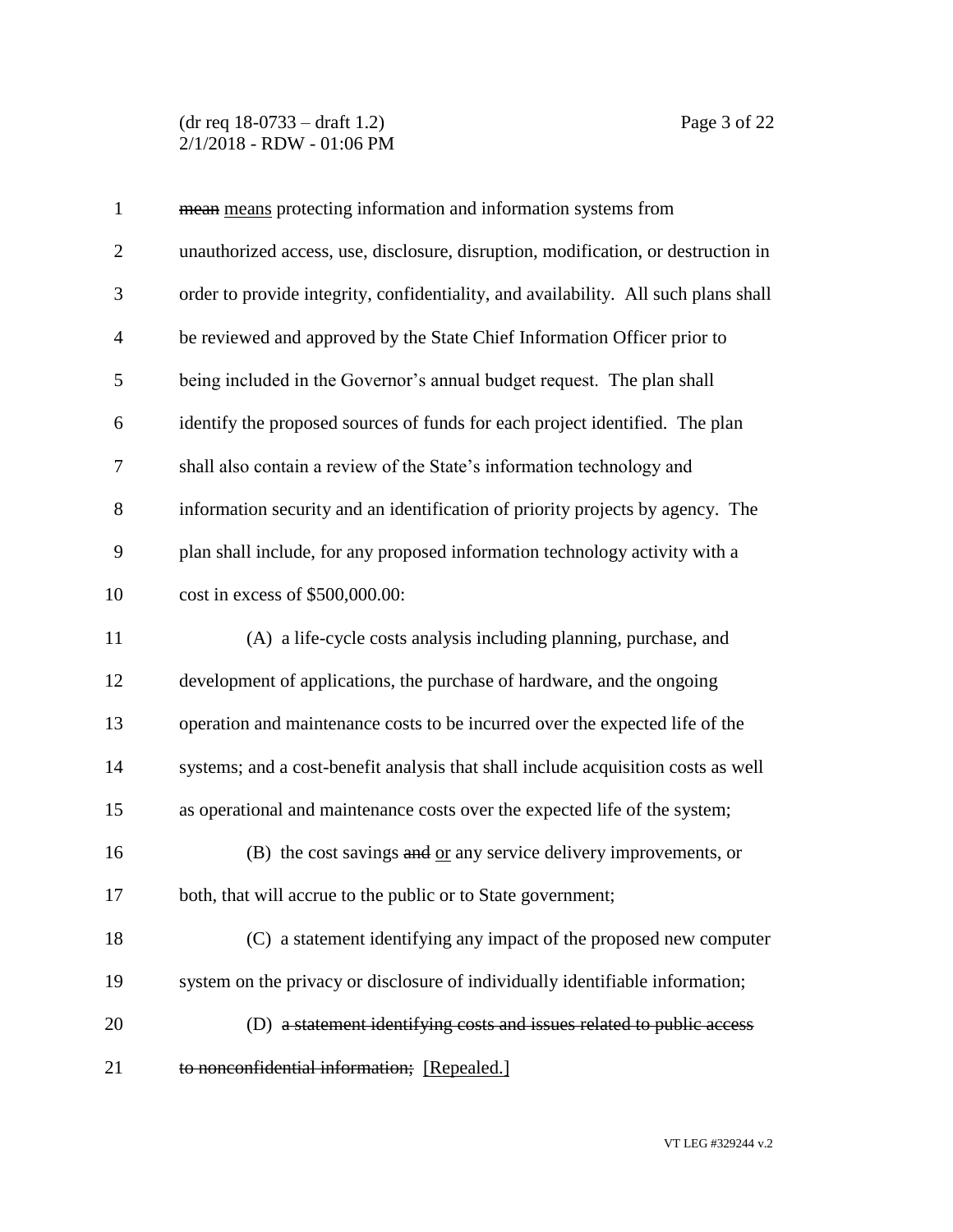| 1              | (E) a statewide budget for all information technology activities with a              |
|----------------|--------------------------------------------------------------------------------------|
| $\overline{2}$ | cost in excess of \$500,000.00.                                                      |
| 3              | * * *                                                                                |
| $\overline{4}$ | $(g)(1)$ The Secretary of Administration Digital Services shall obtain               |
| 5              | independent expert review of any recommendation for any information                  |
| 6              | technology activity initiated after July 1, 1996, as information technology          |
| 7              | activity is defined by subdivision $(a)(10)$ of this section, when its total cost is |
| 8              | \$1,000,000.00 or greater or when required by the State Chief Information            |
| 9              | Officer. Documentation of this independent review shall be included when             |
| 10             | plans are submitted for review pursuant to subdivisions $(a)(9)$ and $(10)$ of this  |
| 11             | section. The independent review shall include:                                       |
| 12             | (A) an acquisition cost assessment;                                                  |
| 13             | (B) a technology architecture review;                                                |
| 14             | (C) an implementation plan assessment;                                               |
| 15             | (D) a cost analysis and a model for benefit analysis;                                |
| 16             | (E) a procurement negotiation advisory services contract an analysis                 |
| 17             | of alternative solutions; and                                                        |
| 18             | (F) an impact analysis on net operating costs for the agency carrying                |
| 19             | out the activity.                                                                    |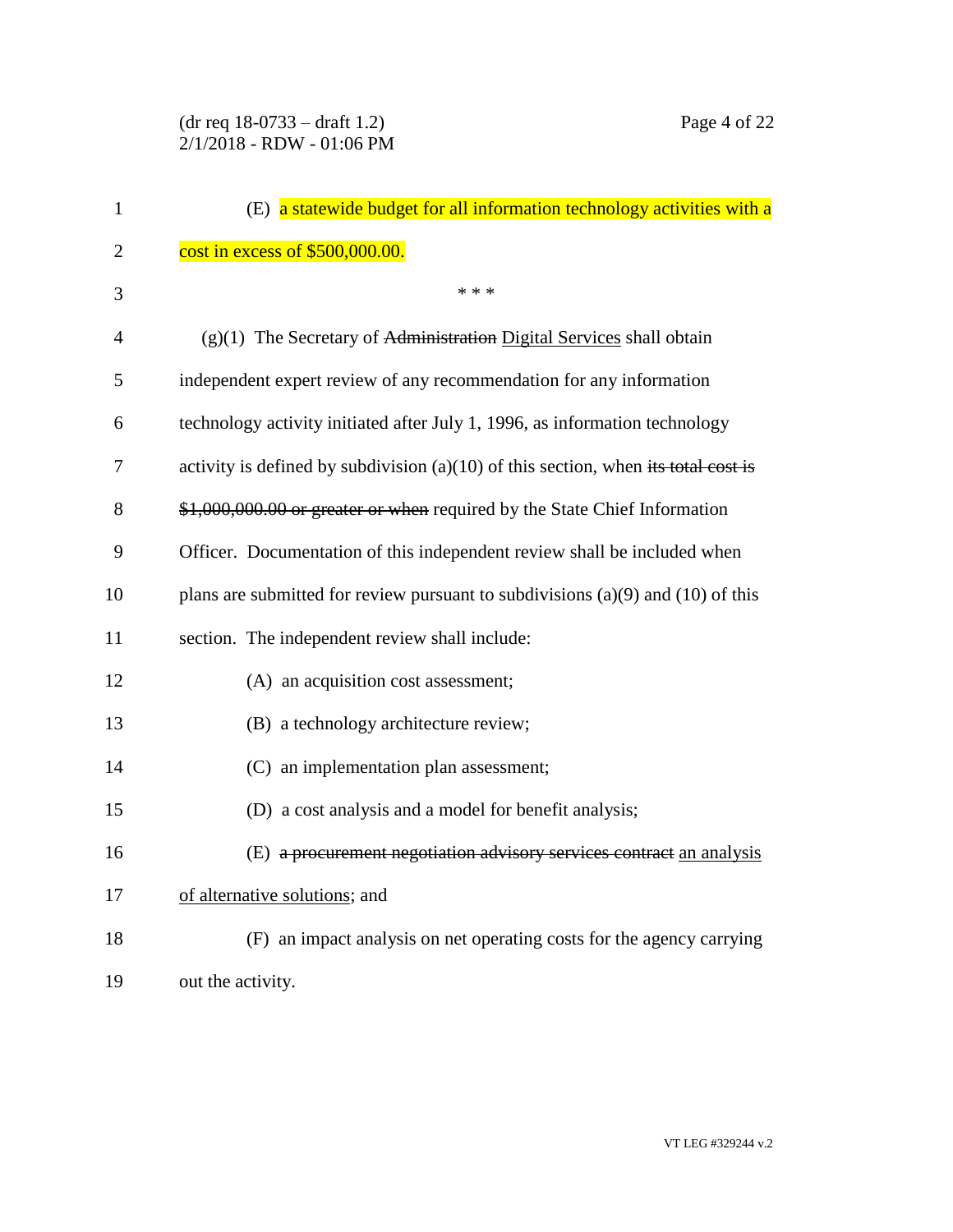# (dr req 18-0733 – draft 1.2) Page 5 of 22 2/1/2018 - RDW - 01:06 PM

| $\mathbf{1}$   | (2) The Secretary of Administration Digital Services may assess the                |
|----------------|------------------------------------------------------------------------------------|
| $\overline{2}$ | costs of any review to the entity making the information technology                |
| 3              | recommendations.                                                                   |
| 4              | * * *                                                                              |
| 5              | Sec. 3. 3 V.S.A. § 2283b is amended to read:                                       |
| 6              | § 2283b. DEPARTMENT OF INFORMATION AND INNOVATION                                  |
| 7              | The Department of Information and Innovation is created within the                 |
| 8              | Agency of Administration. The Department shall administer the programs and         |
| 9              | perform the functions assigned to it in 22 V.S.A. chapter 15 and is charged        |
| 10             | with other responsibilities assigned to it by law. [Repealed.]                     |
| 11             | Sec. 4. 9 V.S.A. § 2430 is amended to read:                                        |
| 12             | § 2430. DEFINITIONS                                                                |
| 13             | The following definitions shall apply throughout this chapter unless               |
| 14             | otherwise required:                                                                |
| 15             | * * *                                                                              |
| 16             | $(8)(A)$ "Security breach" means unauthorized acquisition of access to             |
| 17             | electronic data or a reasonable belief of an unauthorized acquisition of access    |
| 18             | to electronic data that compromises the security, confidentiality, or integrity of |
| 19             | a consumer's personally identifiable information maintained by the data            |
| 20             | collector.                                                                         |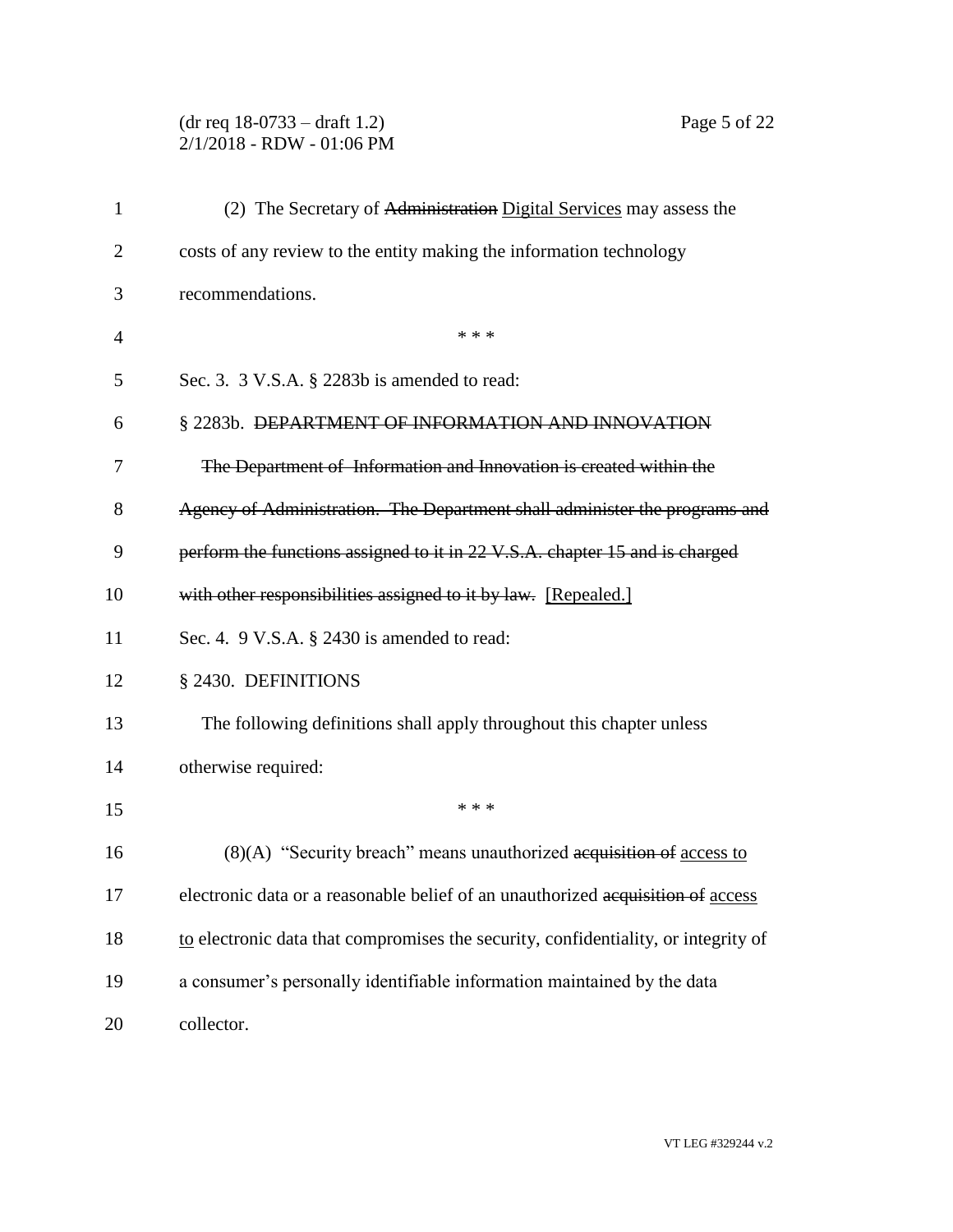# (dr req 18-0733 – draft 1.2) Page 6 of 22 2/1/2018 - RDW - 01:06 PM

| $\mathbf{1}$   | (B) "Security breach" does not include good faith but unauthorized               |
|----------------|----------------------------------------------------------------------------------|
| $\overline{2}$ | acquisition of personally identifiable information by an employee or agent of    |
| 3              | the data collector for a legitimate purpose of the data collector, provided that |
| 4              | the personally identifiable information is not used for a purpose unrelated to   |
| 5              | the data collector's business or subject to further unauthorized disclosure.     |
| 6              | (C) In determining whether personally identifiable information has               |
| 7              | been acquired or is reasonably believed to have been acquired by a person        |
| 8              | without valid authorization, a data collector may consider the following         |
| 9              | factors, among others:                                                           |
| 10             | (i) indications that the information is in the physical possession               |
| 11             | and control of a person without valid authorization, such as a lost or stolen    |
| 12             | computer or other device containing information;                                 |
| 13             | (ii) indications that the information has been downloaded or                     |
| 14             | copied;                                                                          |
| 15             | (iii) indications that the information was used by an unauthorized               |
| 16             | person, such as fraudulent accounts opened or instances of identity theft        |
| 17             | reported; or                                                                     |
| 18             | (iv) that the information has been made public.                                  |
| 19             | * * *                                                                            |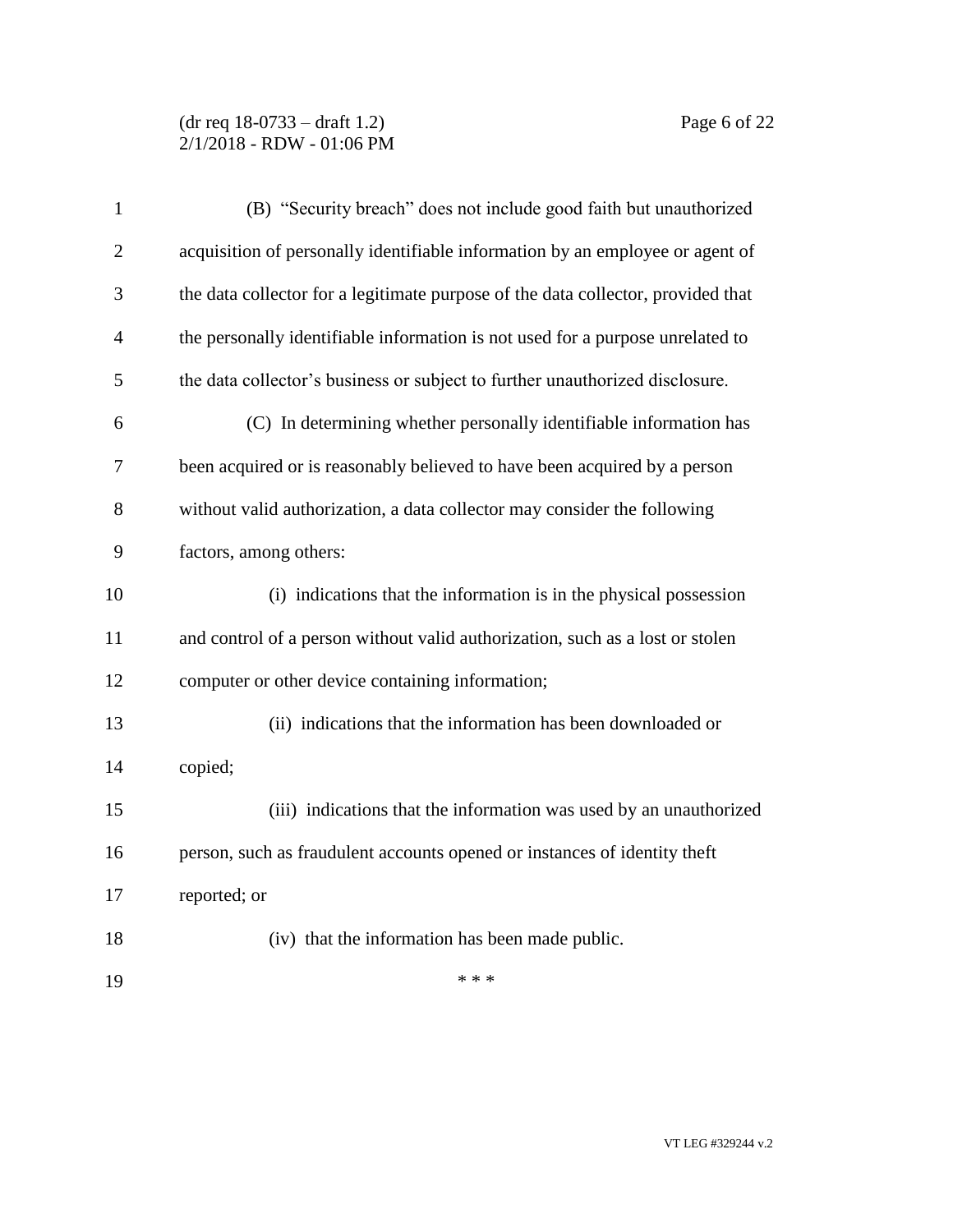(dr req 18-0733 – draft 1.2) Page 7 of 22 2/1/2018 - RDW - 01:06 PM

| $\mathbf{1}$   | Sec. 5. 10 V.S.A. § 122 is amended to read:                                      |
|----------------|----------------------------------------------------------------------------------|
| 2              | § 122. VERMONT CENTER FOR GEOGRAPHIC INFORMATION,                                |
| 3              | INCORPORATED; ESTABLISHMENT                                                      |
| $\overline{4}$ | (a) The State of Vermont shall support a comprehensive strategy for the          |
| 5              | development and use of a geographic information system, including:               |
| 6              | * * *                                                                            |
| 7              | (b) In order to develop and implement that strategy, and to ensure that all      |
| 8              | data gathered by State agencies that is relevant to the VGIS shall be in a form  |
| 9              | that is compatible with, useful to, and shared with that geographic information  |
| 10             | system, there is hereby established as a division under the Agency of            |
| 11             | Commerce and Community Development Digital Services the Vermont Center           |
| 12             | for Geographic Information (the Center).                                         |
| 13             | (c) [Repealed.]                                                                  |
| 14             | Sec. 6. 10 V.S.A. $\S$ 128 is amended to read:                                   |
| 15             | § 128. VERMONT CENTER FOR GEOGRAPHIC INFORMATION                                 |
| 16             | <b>SPECIAL FUND</b>                                                              |
| 17             | (a) A Special Fund is created for the operation of the Vermont Center for        |
| 18             | Geographic Information in the Agency of Commerce and Community                   |
| 19             | Development Digital Services. The Fund shall consist of revenues derived         |
| 20             | from the charges by the Agency of Commerce and Community Development             |
| 21             | Digital Services pursuant to subsection (c) of this section for the provision of |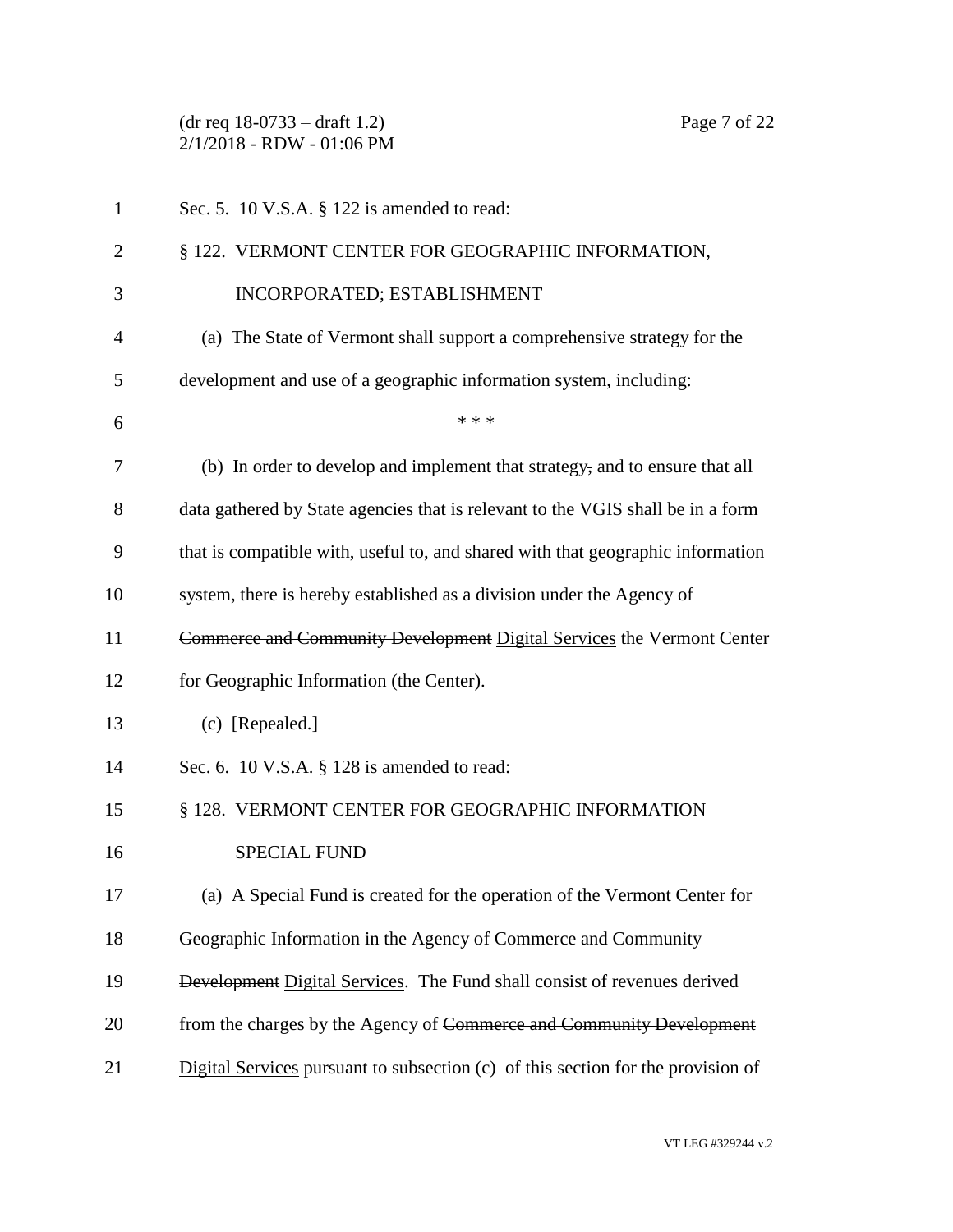## (dr req 18-0733 – draft 1.2) Page 8 of 22 2/1/2018 - RDW - 01:06 PM

| $\mathbf{1}$   | Geographic Information products and services, interest earned by the Fund,   |
|----------------|------------------------------------------------------------------------------|
| $\mathbf{2}$   | and sums which from time to time may be made available for the support of    |
| 3              | the Center and its operations. The Fund shall be established and managed     |
| $\overline{4}$ | pursuant to 32 V.S.A. chapter 7, subchapter 5 and shall be available to the  |
| 5              | Agency to support activities of the Center.                                  |
| 6              | (b) The receipt and expenditure of monies from the Special Fund shall be     |
| 7              | under the supervision of the Secretary of Commerce and Community             |
| 8              | Development Digital Services.                                                |
| 9              | (c) Notwithstanding 32 V.S.A. § 603, the Secretary of Commerce and           |
| 10             | Community Development Digital Services is authorized to impose charges       |
| 11             | reasonably related to the costs of the products and services of the Vermont  |
| 12             | Center for Geographic Information, including the cost of personnel,          |
| 13             | equipment, supplies, and intellectual property.                              |
| 14             | Sec. 7. 18 V.S.A. § 9351 is amended to read:                                 |
| 15             | § 9351. HEALTH INFORMATION TECHNOLOGY PLAN                                   |
| 16             | (a) The Secretary of Administration or designee shall be responsible for the |
| 17             | overall coordination of Vermont's statewide Health Information Technology    |
| 18             | Plan. The Plan shall be revised annually and updated comprehensively every   |
| 19             | five years to provide a strategic vision for clinical health information     |
| 20             | technology. The Secretary or designee shall administer the Plan, which shall |
| 21             | include the implementation of an integrated electronic health information    |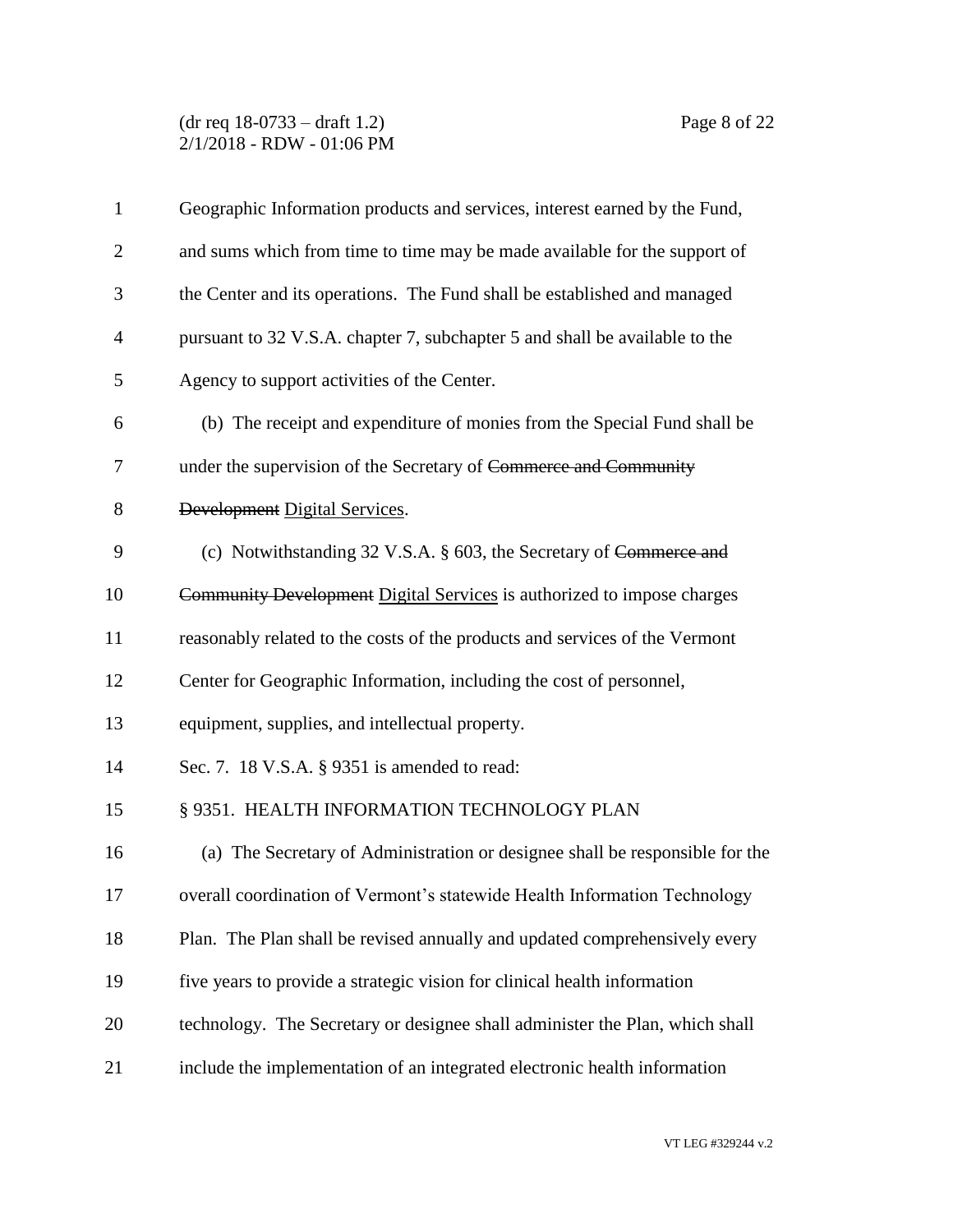# (dr req 18-0733 – draft 1.2) Page 9 of 22 2/1/2018 - RDW - 01:06 PM

| $\mathbf{1}$   | infrastructure for the sharing of electronic health information among health     |
|----------------|----------------------------------------------------------------------------------|
| $\overline{2}$ | care facilities, health care professionals, public and private payers, and       |
| 3              | patients. The Plan shall include standards and protocols designed to promote     |
| $\overline{4}$ | patient education, patient privacy, physician best practices, electronic         |
| 5              | connectivity to health care data, and, overall, a more efficient and less costly |
| 6              | means of delivering quality health care in Vermont.                              |
| $\tau$         | * * *                                                                            |
| 8              | (c) The Secretary of Administration or designee may update the Plan as           |
| 9              | needed to reflect emerging technologies, the State's changing needs, and such    |
| 10             | other areas as the Secretary or designee deems appropriate. The Secretary or     |
| 11             | designee shall solicit recommendations from Vermont Information Technology       |
| 12             | Leaders, Inc. (VITL) and other entities in order to update the Health            |
| 13             | Information Technology Plan pursuant to this section, including applicable       |
| 14             | standards, protocols, and pilot programs, and may enter into a contract or grant |
| 15             | agreement with VITL or other entities to update some or all of the Plan. Upon    |
| 16             | approval by the Secretary, the updated Plan shall be distributed to the          |
| 17             | Commissioner of Information and Innovation Secretary of Digital Services; the    |
| 18             | Commissioner of Financial Regulation; the Commissioner of Vermont Health         |
| 19             | Access; the Secretary of Human Services; the Commissioner of Health; the         |
| 20             | Commissioner of Mental Health; the Commissioner of Disabilities, Aging, and      |
| 21             | Independent Living; the Senate Committee on Health and Welfare; the House        |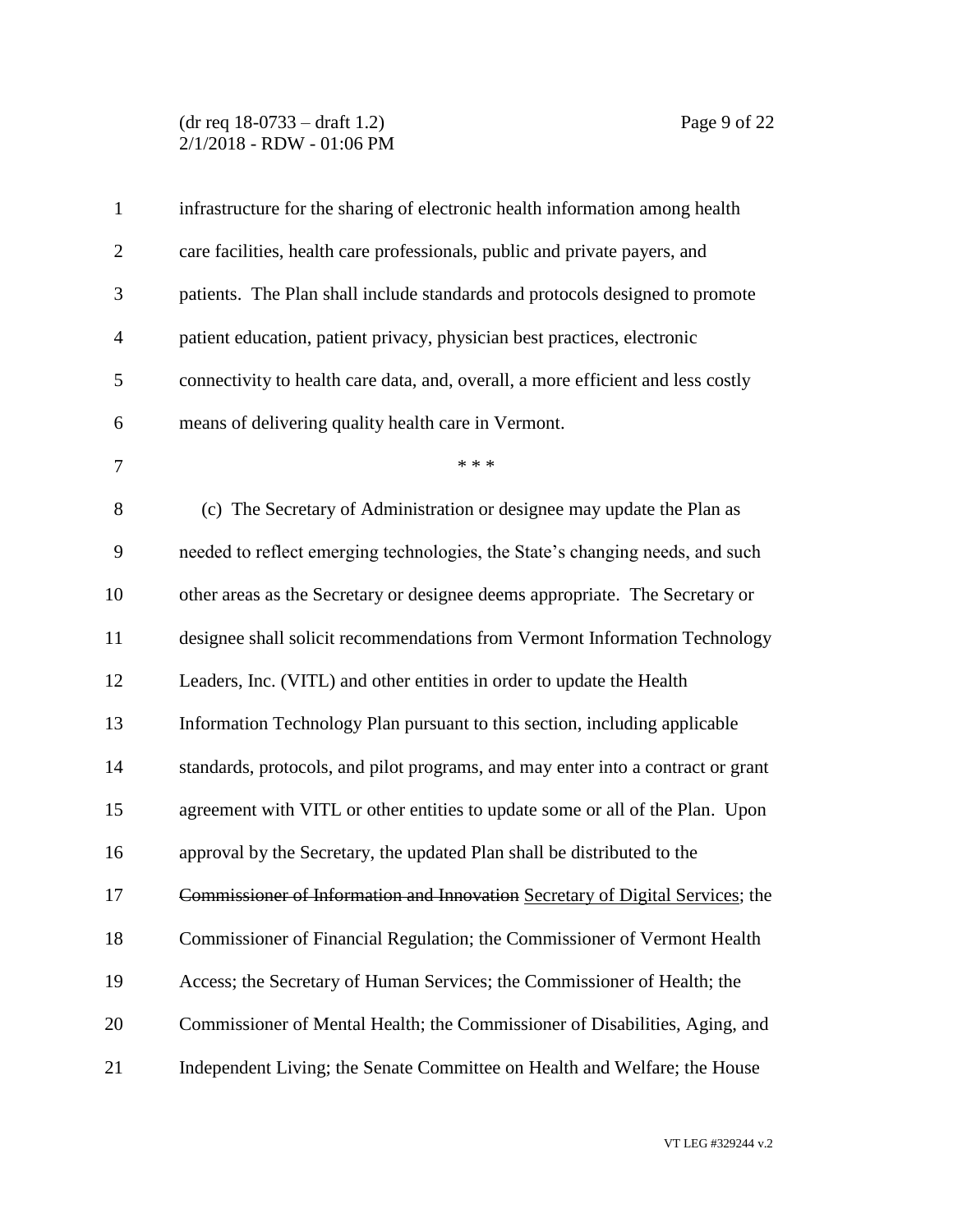(dr req 18-0733 – draft 1.2) Page 10 of 22 2/1/2018 - RDW - 01:06 PM

| $\mathbf{1}$   | Committee on Health Care; affected parties; and interested stakeholders.       |
|----------------|--------------------------------------------------------------------------------|
| $\overline{2}$ | Unless major modifications are required, the Secretary may present updated     |
| 3              | information about the Plan to the Green Mountain Care Board and legislative    |
| $\overline{4}$ | committees of jurisdiction in lieu of creating a written report.               |
| 5              | * * *                                                                          |
| 6              | Sec. 8. 18 V.S.A. § 9352 is amended to read:                                   |
| 7              | § 9352. VERMONT INFORMATION TECHNOLOGY LEADERS                                 |
| 8              | $(a)(1)$ Governance. The Vermont Information Technology Leaders, Inc.          |
| 9              | (VITL) Board of Directors shall consist of no fewer than nine nor more than    |
| 10             | 14 members. The term of each member shall be two years, except that of the     |
| 11             | members first appointed, approximately one-half shall serve a term of one year |
| 12             | and approximately one-half shall serve a term of two years, and members shall  |
| 13             | continue to hold office until their successors have been duly appointed. The   |
| 14             | Board of Directors shall comprise the following:                               |
| 15             | * * *                                                                          |
| 16             | $(c)(1)$ Health information exchange operation. VITL shall be designated in    |
| 17             | the Health Information Technology Plan pursuant to section 9351 of this title  |
| 18             | to operate the exclusive statewide health information exchange network for     |
| 19             | this State. After the Green Mountain Care Board approves VITL's core           |
| 20             | activities and budget pursuant to chapter 220 of this title, the Secretary of  |
| 21             | Administration or designee shall enter into procurement grant agreements with  |
|                |                                                                                |

VT LEG #329244 v.2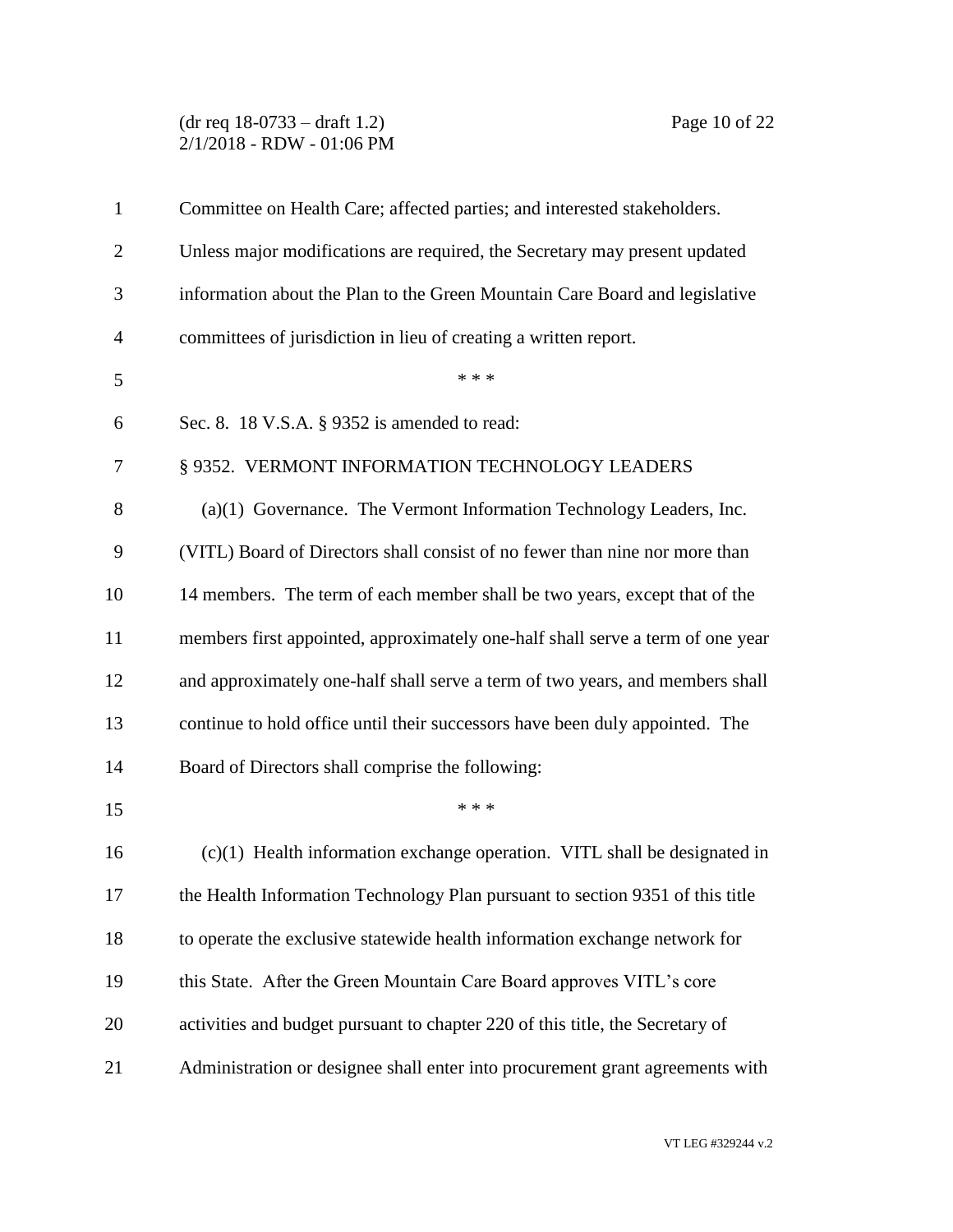(dr req 18-0733 – draft 1.2) Page 11 of 22 2/1/2018 - RDW - 01:06 PM

| $\mathbf{1}$   | VITL pursuant to 8 V.S.A. § 4089k. Nothing in this chapter shall impede local  |
|----------------|--------------------------------------------------------------------------------|
| $\overline{2}$ | community providers from the exchange of electronic medical data.              |
| 3              | (2) Notwithstanding any provision of 3 V.S.A. $\S$ 2222 or 2283b to the        |
| $\overline{4}$ | contrary, upon request of the Secretary of Administration, the Department of   |
| 5              | Information and Innovation Agency of Digital Services shall review VITL's      |
| 6              | technology for security, privacy, and interoperability with State government   |
| 7              | information technology, consistent with the State's health information         |
| 8              | technology plan required by section 9351 of this title.                        |
| 9              | * * *                                                                          |
| 10             | (e) Report. No later than On or before January 15 of each year, VITL shall     |
| 11             | file a report with the Secretary of Administration; the Commissioner of        |
| 12             | Information and Innovation Secretary of Digital Services; the Commissioner of  |
| 13             | Financial Regulation; the Commissioner of Vermont Health Access; the           |
| 14             | Secretary of Human Services; the Commissioner of Health; the Commissioner      |
| 15             | of Mental Health; the Commissioner of Disabilities, Aging, and Independent     |
| 16             | Living; the Senate Committee on Health and Welfare; and the House              |
| 17             | Committee on Health Care. The report shall include an assessment of progress   |
| 18             | in implementing health information technology in Vermont and                   |
| 19             | recommendations for additional funding and legislation required. In addition,  |
| 20             | VITL shall publish minutes of VITL meetings and any other relevant             |
| 21             | information on a public website. The provisions of $2 \text{ V.S.A. } § 20(d)$ |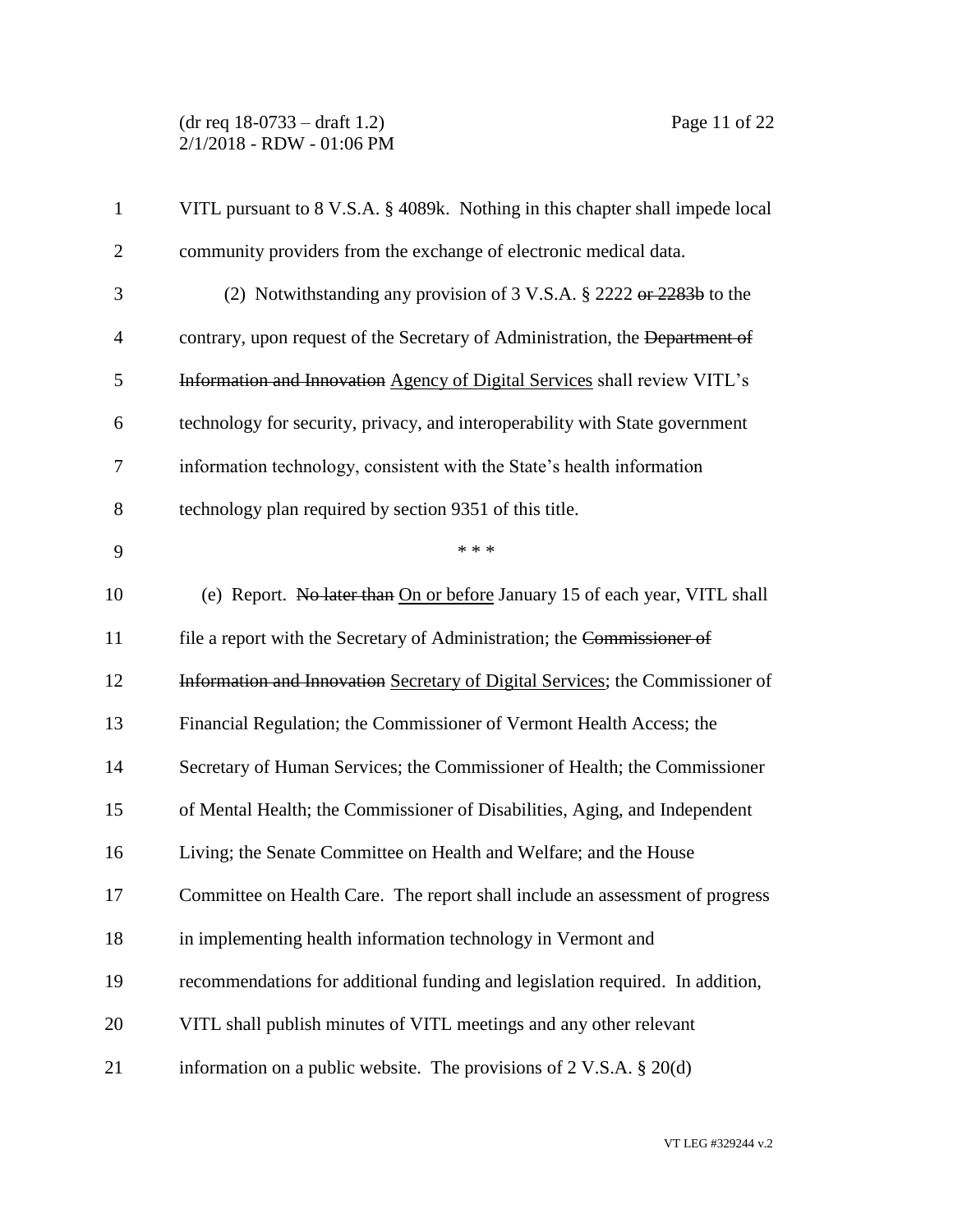|                | $(dr \text{ req } 18-0733 - draft 1.2)$<br>Page 12 of 22<br>2/1/2018 - RDW - 01:06 PM             |
|----------------|---------------------------------------------------------------------------------------------------|
| $\mathbf{1}$   | (expiration of required reports) shall not apply to the report to be made under                   |
| $\overline{2}$ | this subsection.                                                                                  |
| 3              | * * *                                                                                             |
| 4              | Sec. 9. 22 V.S.A. chapter 15 is amended to read:                                                  |
| 5              | CHAPTER 15. DEPARTMENT OF INFORMATION AND INNOVATION                                              |
| 6              | <b>AGENCY OF DIGITAL SERVICES</b>                                                                 |
| 7              | § 901. DEPARTMENT OF INFORMATION AND INNOVATION                                                   |
| 8              | <b>AGENCY OF DIGITAL SERVICES</b>                                                                 |
| 9              | (a) The Department of Information and Innovation Agency of Digital                                |
| 10             | Services, created in $3 \text{ V.S.A. }$ $\frac{8}{9}$ 2283b, shall have all the responsibilities |
| 11             | assigned to it by law, including the following:                                                   |
| 12             | (1) To provide direction and oversight services for all activities directly                       |
| 13             | related to information technology and information security, including                             |
| 14             | telecommunications services, information technology equipment, software,                          |
| 15             | accessibility, and networks in State government. As used in this section,                         |
| 16             | "information security" is defined as shall have the same meaning as set forth in                  |
| 17             | 3 V.S.A. § 2222(a)(9).                                                                            |
| 18             | (2) To manage wide area network connectivity within State government.                             |
| 19             | [Repealed.]                                                                                       |
| 20             | (3) To review all information technology and information security                                 |
| 21             | requests for proposal in accordance with Agency of Administration policies.                       |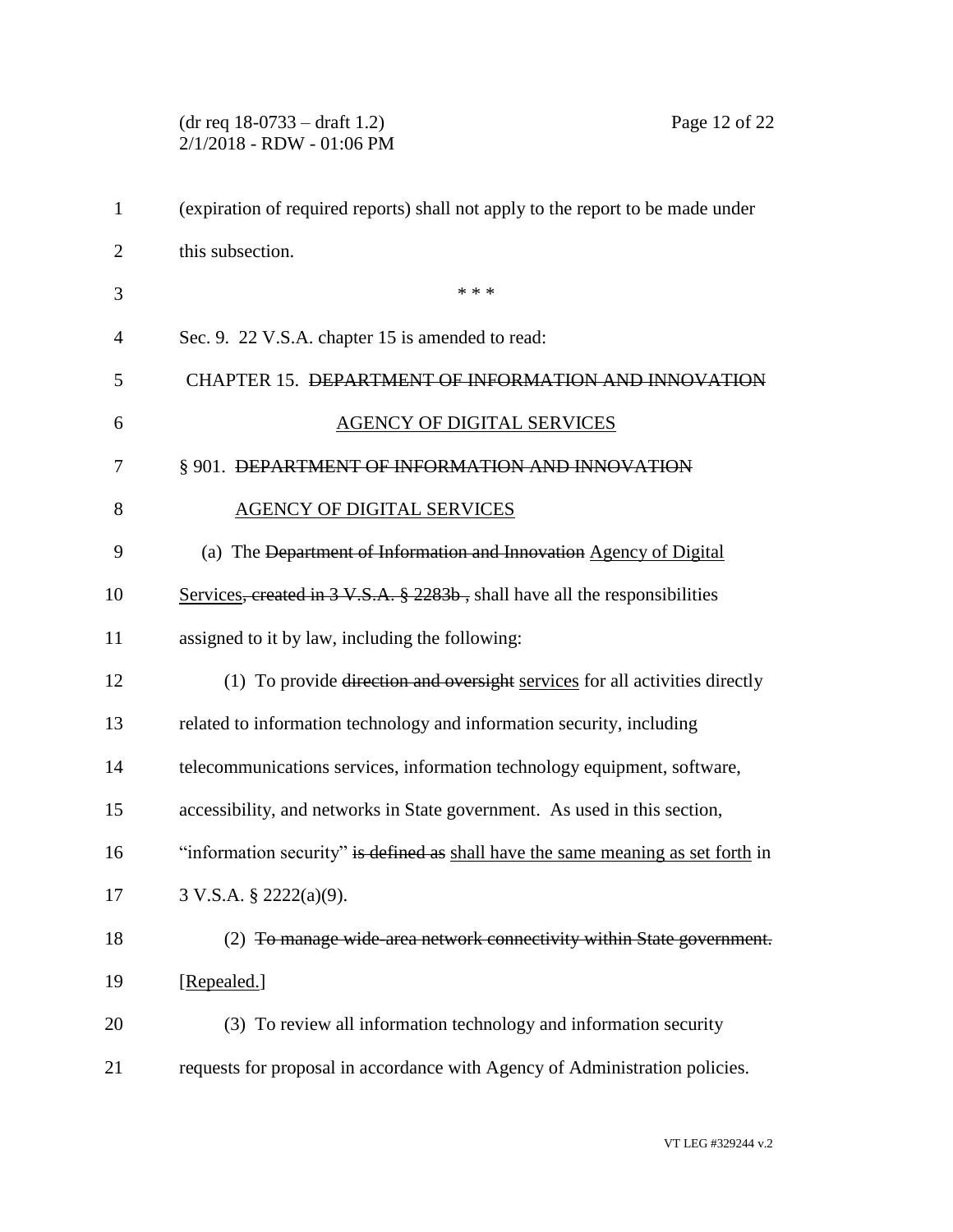## (dr req 18-0733 – draft 1.2) Page 13 of 22 2/1/2018 - RDW - 01:06 PM

| $\mathbf{1}$   | $(4)(A)$ To review and approve information technology activities within          |  |  |  |
|----------------|----------------------------------------------------------------------------------|--|--|--|
| $\overline{c}$ | State government with a cost in excess of \$500,000.00 and annually submit to    |  |  |  |
| 3              | the General Assembly a strategic plan and a budget for information technology    |  |  |  |
| $\overline{4}$ | as required of the Secretary of Administration by 3 V.S.A. $\S$ 2222(a)(9). As   |  |  |  |
| 5              | used in this section, "information technology activities" is defined as shall    |  |  |  |
| 6              | have the same meaning as in $3 \text{ V.S.A. }$ \$ 2222(a)(10).                  |  |  |  |
| 7              | (B) To provide oversight, monitoring, and control of strategy,                   |  |  |  |
| 8              | services, and solutions for information technology activities within State       |  |  |  |
| 9              | government with a cost in excess of \$500,000.00. The cost of the oversight,     |  |  |  |
| 10             | monitoring, and control shall be assessed to the entity requesting the activity. |  |  |  |
| 11             | (C) To review and approve provide in accordance with Agency of                   |  |  |  |
| 12             | Administration policies the assignment of appropriate project managers for       |  |  |  |
| 13             | information technology activities within State government with a cost in         |  |  |  |
| 14             | excess of \$500,000.00.                                                          |  |  |  |
| 15             | (D) To provide standards for the management, organization, and                   |  |  |  |
| 16             | tracking of information technology activities within State government with a     |  |  |  |
| 17             | cost in excess of \$500,000.00.                                                  |  |  |  |
| 18             | (5) To administer the independent review responsibilities of the                 |  |  |  |
| 19             | Secretary of Administration described in 3 V.S.A. § 2222(g).                     |  |  |  |
| 20             | (6) To perform the responsibilities of the Secretary of Administration           |  |  |  |
| 21             | under 30 V.S.A. § 227b.                                                          |  |  |  |

VT LEG #329244 v.2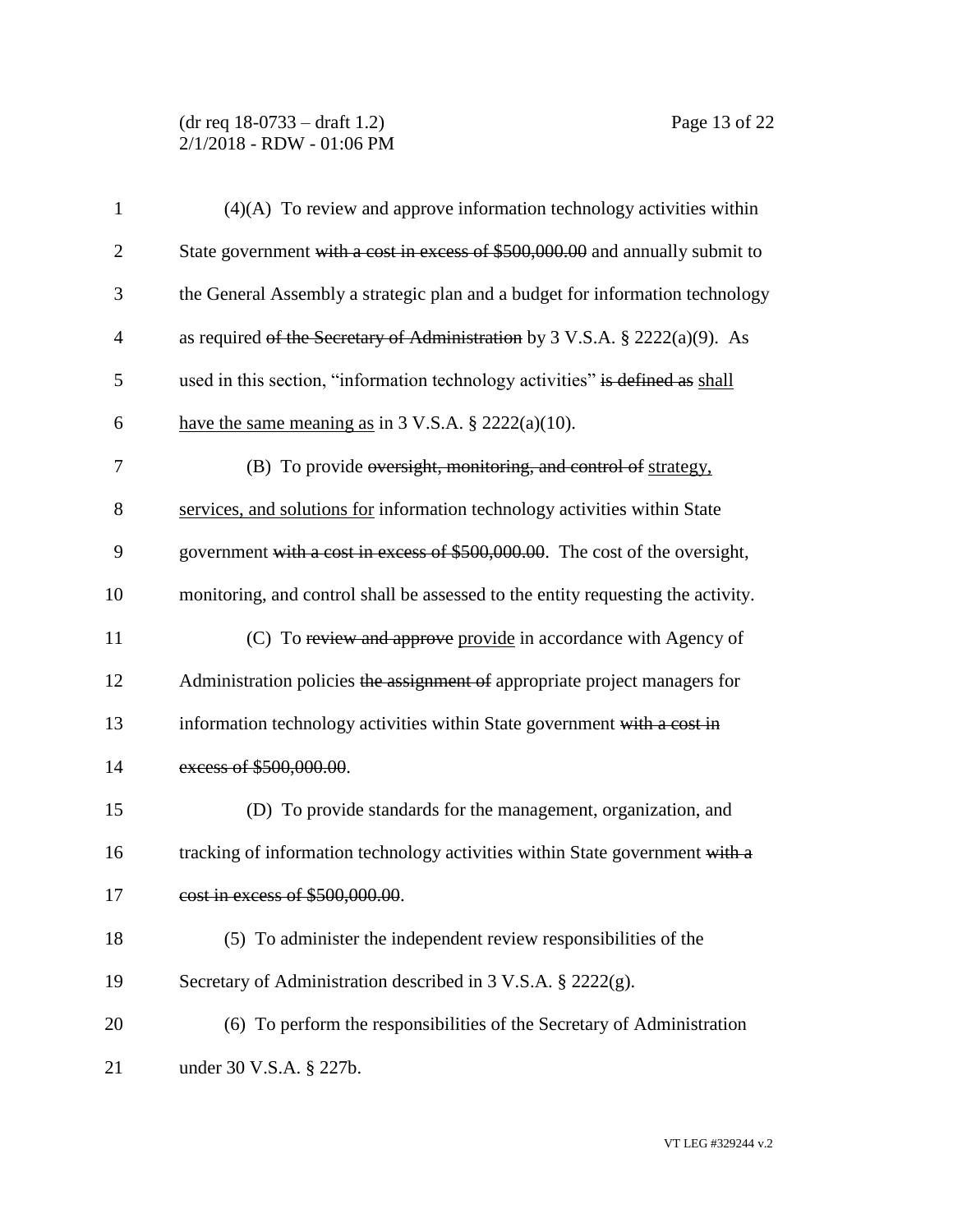# (dr req 18-0733 – draft 1.2) Page 14 of 22 2/1/2018 - RDW - 01:06 PM

| 1              | (7) To administer communication, information, and technology services,        |  |  |  |
|----------------|-------------------------------------------------------------------------------|--|--|--|
| $\overline{2}$ | which are transferred from the Department of Buildings and General Services.  |  |  |  |
| 3              | [Repealed.]                                                                   |  |  |  |
| 4              | (8) To inventory technology fixed assets within State government.             |  |  |  |
| 5              | * * *                                                                         |  |  |  |
| 6              | (11) To provide technical support and services to the Departments of          |  |  |  |
| 7              | Human Resources and of Finance and Management for the statewide central       |  |  |  |
| 8              | accounting and encumbrance system, the statewide budget development           |  |  |  |
| 9              | system, the statewide human resources management system, and other Ageney     |  |  |  |
| 10             | of Administration systems as may be assigned by the Secretary. [Repealed.]    |  |  |  |
| 11             | $(12)$ Not later than July 1, 2013, to adopt rules requiring the auditing and |  |  |  |
| 12             | updating of State websites. [Repealed.]                                       |  |  |  |
| 13             | * * *                                                                         |  |  |  |
| 14             | (b) As used in this section, "State government" means the agencies of the     |  |  |  |
| 15             | Executive Branch of State government.                                         |  |  |  |
| 16             | § 902. APPOINTMENT OF COMMISSIONER SECRETARY; POWERS                          |  |  |  |
| 17             | <b>AND DUTIES</b>                                                             |  |  |  |
| 18             | (a) The Governor, with the advice and consent of the Senate, shall appoint    |  |  |  |
| 19             | the Commissioner of Information and Innovation Secretary of Digital Services  |  |  |  |
| 20             | who shall be the Chief Information Officer of the State. The Commissioner     |  |  |  |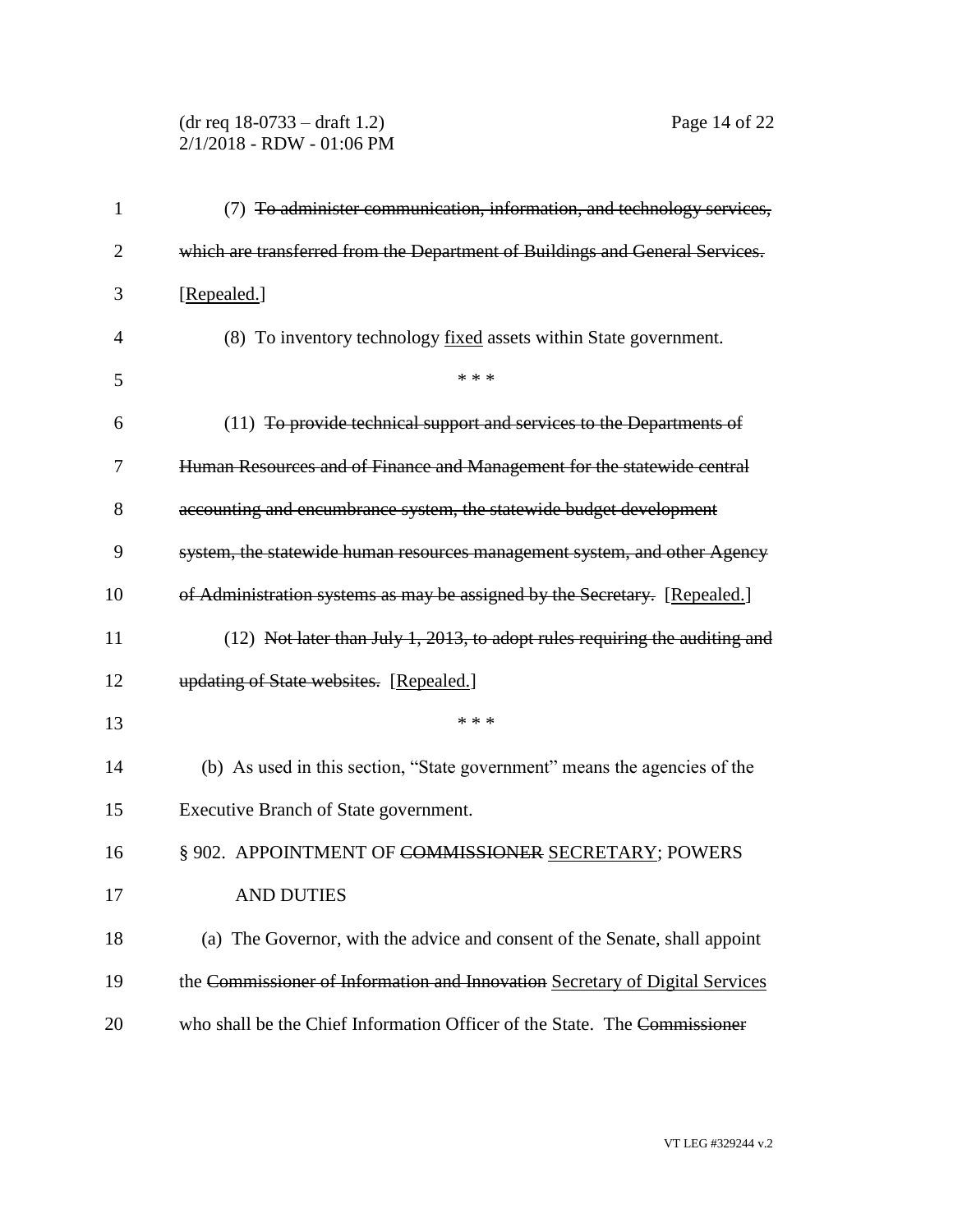| $\mathbf{1}$   | Secretary shall appoint a deputy commissioner secretary who shall serve at the |  |  |  |
|----------------|--------------------------------------------------------------------------------|--|--|--|
| $\overline{2}$ | pleasure of the Commissioner Secretary.                                        |  |  |  |
| 3              | (b) The Commissioner Secretary shall serve as the administrative head of       |  |  |  |
| 4              | the Department of Information and Innovation Agency of Digital Services.       |  |  |  |
| 5              | § 902a. INFORMATION TECHNOLOGY INTERNAL SERVICE FUND                           |  |  |  |
| 6              | (a) An Information Technology Internal Service Fund is created to support      |  |  |  |
| 7              | activities of the Department of Information and Innovation Agency of Digital   |  |  |  |
| 8              | Services.                                                                      |  |  |  |
| 9              | (b) An agency, department, or division or other State or nonstate entity       |  |  |  |
| 10             | which receives services of the Department of Information and Innovation        |  |  |  |
| 11             | Agency of Digital Services shall be charged for those services on a basis      |  |  |  |
| 12             | established by the Commissioner of Information and Innovation Secretary of     |  |  |  |
| 13             | Digital Services with the approval of the Secretary of Administration.         |  |  |  |
| 14             | Sec. 10. 22 V.S.A. § 952 is amended to read:                                   |  |  |  |
| 15             | § 952. VERMONT WEB PORTAL; VERMONT WEB PORTAL BOARD;                           |  |  |  |
| 16             | <b>MEMBERSHIP</b>                                                              |  |  |  |
| 17             | (a) There is created the Vermont web portal which shall be governed by a       |  |  |  |
| 18             | Board consisting of 10 members as follows:                                     |  |  |  |
| 19             | (1) The Commissioner of Information and Innovation Secretary of                |  |  |  |
| 20             | Digital Services or his or her designee;                                       |  |  |  |
| 21             | (2) The Secretary of State or his or her designee;                             |  |  |  |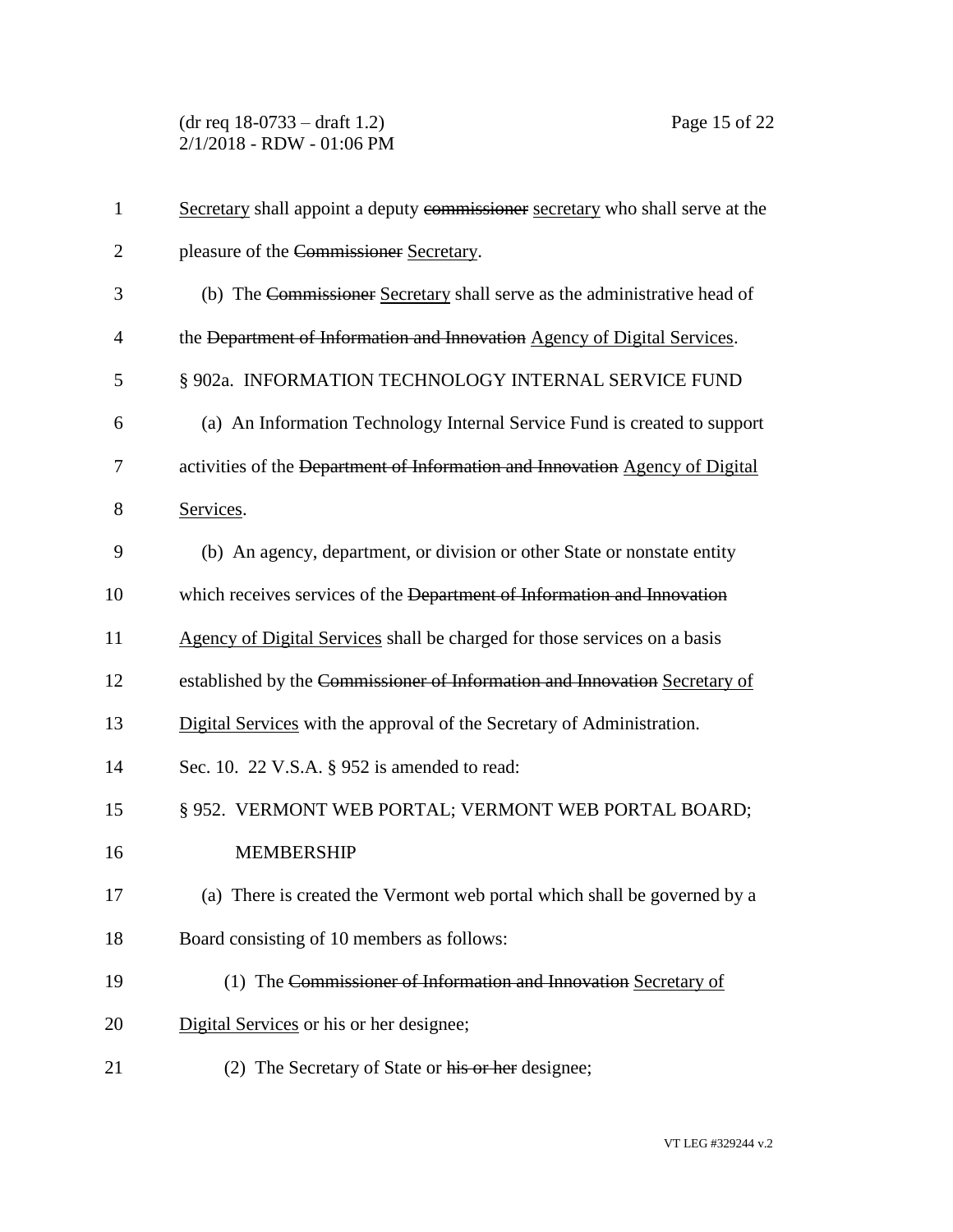(dr req 18-0733 – draft 1.2) Page 16 of 22 2/1/2018 - RDW - 01:06 PM

| $\mathbf{1}$   | (3) The Secretary of Administration or his or her designee;                     |  |  |  |
|----------------|---------------------------------------------------------------------------------|--|--|--|
| $\overline{2}$ | (4) The State Librarian or his or her designee;                                 |  |  |  |
| 3              | (5) The Court Administrator or his or her designee;                             |  |  |  |
| $\overline{4}$ | (6) One member or his or her designee who is an officer of the                  |  |  |  |
| 5              | Executive branch Branch as identified in 32 V.S.A. § 1003(b), other than of the |  |  |  |
| 6              | Department of Finance and Management, the Department of Information and         |  |  |  |
| 7              | Innovation Agency of Digital Services, and the Department of Libraries, and     |  |  |  |
| 8              | who shall be appointed by the Governor;                                         |  |  |  |
| 9              | * * *                                                                           |  |  |  |
| 10             | Sec. 11. 22 V.S.A. § 953 is amended to read:                                    |  |  |  |
| 11             | § 953. VERMONT WEB PORTAL BOARD; DUTIES                                         |  |  |  |
| 12             | (a) The Board shall:                                                            |  |  |  |
| 13             | (1) Oversee the development of a self-funded web portal and establish           |  |  |  |
| 14             | charges for the services it provides.                                           |  |  |  |
| 15             | (2) Oversee development, implementation, and promotion, in                      |  |  |  |
| 16             | cooperation with the Department of Information and Innovation Agency of         |  |  |  |
| 17             | Digital Services, of electronic commerce and digital signature applications     |  |  |  |
| 18             | involving the State of Vermont.                                                 |  |  |  |
| 19             | (3) Serve in an advisory capacity to the Agency of Administration               |  |  |  |
| 20             | Digital Services and other State agencies regarding the dissemination and       |  |  |  |
| 21             | collection of State data to and from the citizens and businesses of Vermont.    |  |  |  |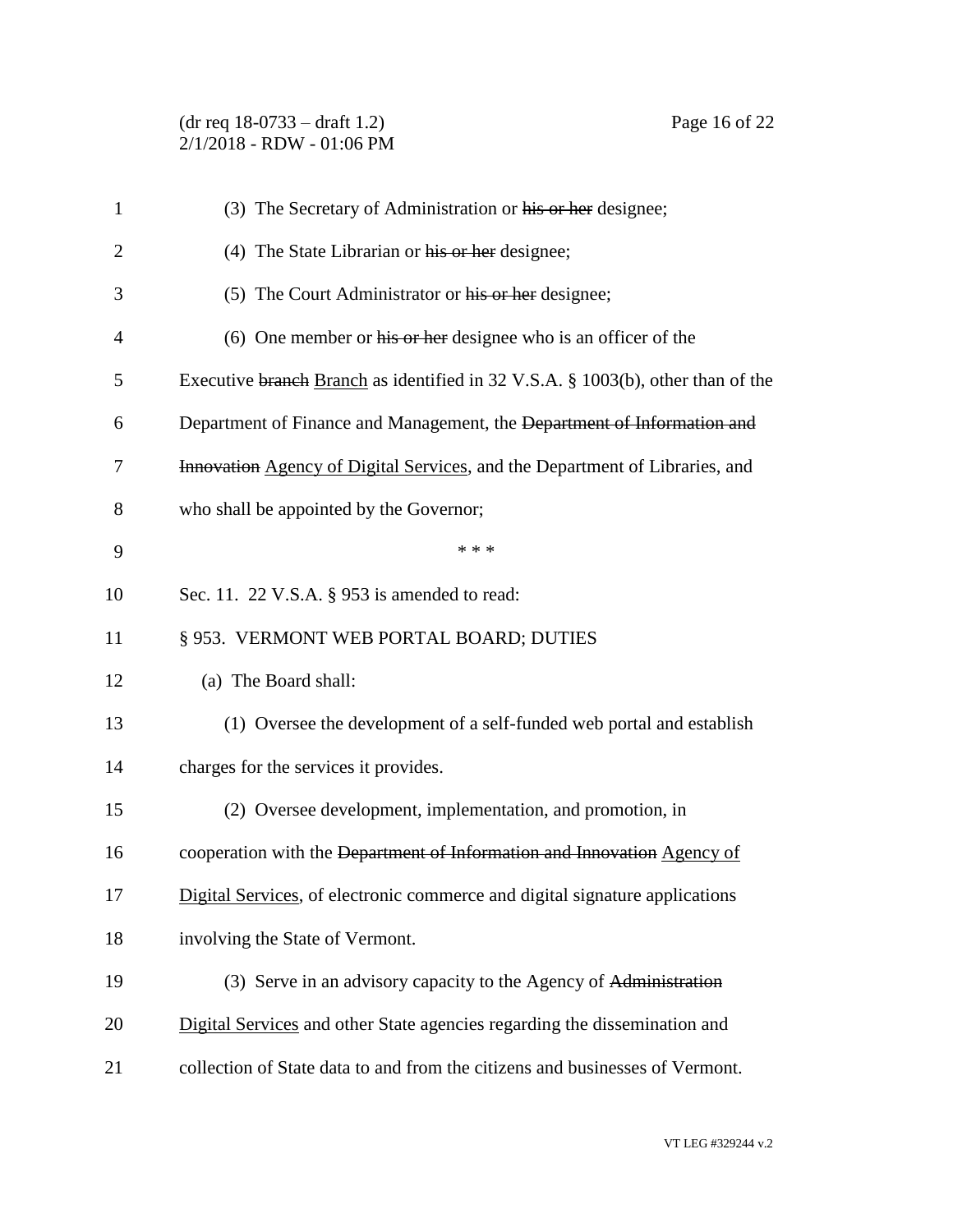## (dr req 18-0733 – draft 1.2) Page 17 of 22 2/1/2018 - RDW - 01:06 PM

| $\mathbf{1}$ | (4) Seek advice from the general public, users of the web portal,               |  |  |  |
|--------------|---------------------------------------------------------------------------------|--|--|--|
| 2            | professional associations, academic groups, and institutions and individuals    |  |  |  |
| 3            | with knowledge or interest in computer networking, electronic mail, public      |  |  |  |
| 4            | information access, gateway services, add-on services, and electronic filing of |  |  |  |
| 5            | information.                                                                    |  |  |  |
| 6            | (5) Accept gifts, donations, and grants for the support of the Vermont          |  |  |  |
| 7            | web portal.                                                                     |  |  |  |
| 8            | (6) Oversee drafting and implementation by the Department of                    |  |  |  |
| 9            | Information and Innovation Agency of Digital Services of the contract with the  |  |  |  |
| 10           | web portal service provider. This contract shall comply with State security and |  |  |  |
| 11           | privacy standards.                                                              |  |  |  |
| 12           | * * *                                                                           |  |  |  |
| 13           | Sec. 12. 30 V.S.A. § 202d is amended to read:                                   |  |  |  |
| 14           | § 202d. TELECOMMUNICATIONS PLAN                                                 |  |  |  |
| 15           | (a) The Department of Public Service shall constitute the responsible           |  |  |  |
| 16           | planning agency of the State for the purpose of obtaining for all consumers in  |  |  |  |
| 17           | the State stable and predictable rates and a technologically advanced           |  |  |  |
| 18           | telecommunications network serving all service areas in the State. The          |  |  |  |
| 19           | Department shall be responsible for the provision of plans for meeting          |  |  |  |
| 20           | emerging trends related to telecommunications technology, markets, financing,   |  |  |  |
| 21           | and competition.                                                                |  |  |  |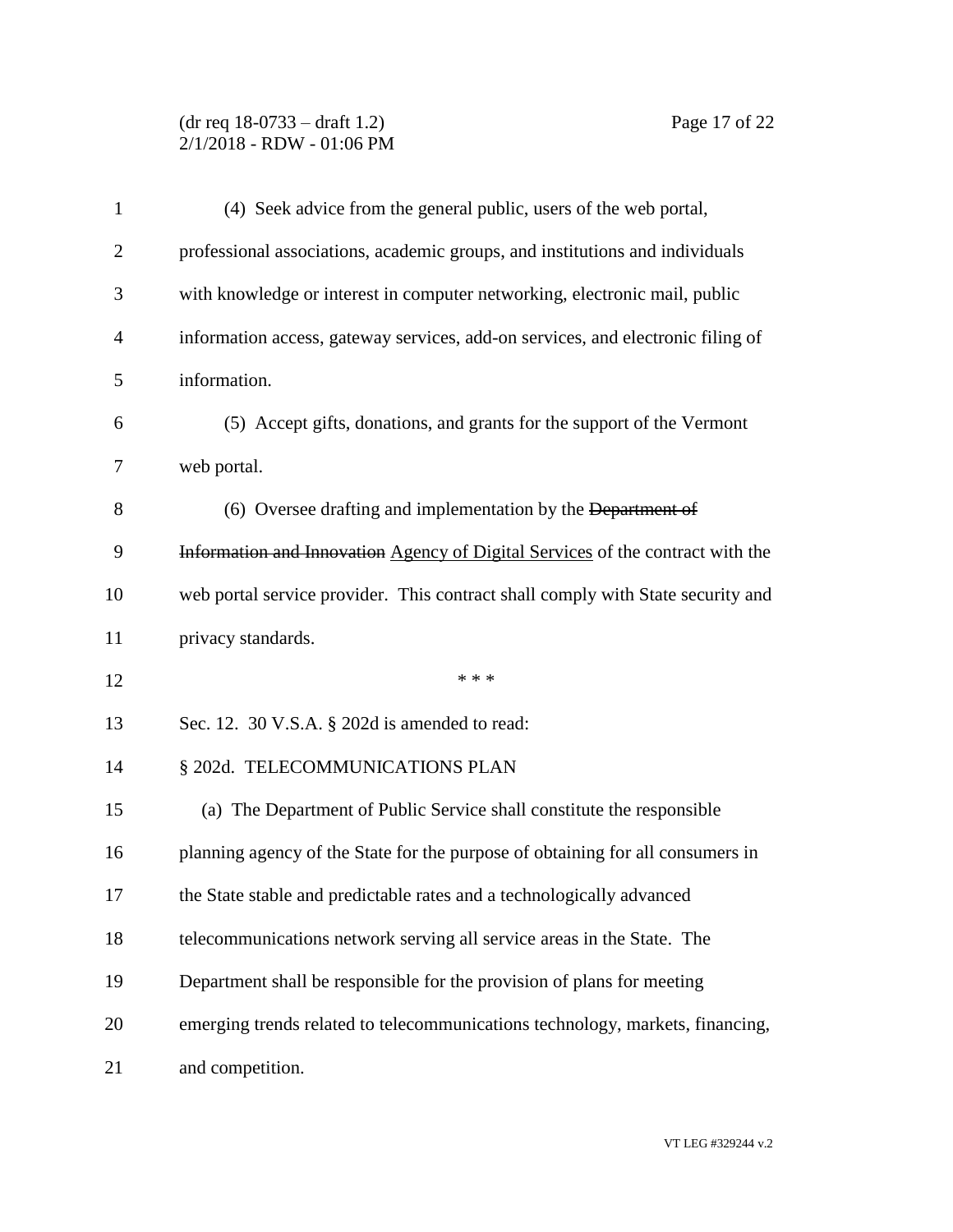# (dr req 18-0733 – draft 1.2) Page 18 of 22 2/1/2018 - RDW - 01:06 PM

| $\mathbf{1}$   | (b) The Department shall prepare the Telecommunications Plan for the             |  |  |  |
|----------------|----------------------------------------------------------------------------------|--|--|--|
| $\overline{c}$ | State. The Department of Innovation and Information Agency of Digital            |  |  |  |
| 3              | Services, the Agency of Commerce and Community Development, and the              |  |  |  |
| 4              | Agency of Transportation shall assist the Department in preparing the Plan.      |  |  |  |
| 5              | The Plan shall be for a 10-year period and shall serve as a basis for State      |  |  |  |
| 6              | telecommunications policy. Prior to preparing the Plan, the Department shall     |  |  |  |
| 7              | prepare:                                                                         |  |  |  |
| 8              | * * *                                                                            |  |  |  |
| 9              | (4) An assessment, conducted in cooperation with the Department of               |  |  |  |
| 10             | Innovation and Information Agency of Digital Services and the Agency of          |  |  |  |
| 11             | Transportation, of the current State telecommunications system and evaluation    |  |  |  |
| 12             | of alternative proposals for upgrading the system to provide the best available  |  |  |  |
| 13             | and affordable technology for use by government.                                 |  |  |  |
| 14             | * * *                                                                            |  |  |  |
| 15             | (d) In establishing plans, public hearings shall be held and the Department      |  |  |  |
| 16             | shall consult with members of the public, representatives of                     |  |  |  |
| 17             | telecommunications utilities with a certificate of public good, other providers, |  |  |  |
| 18             | including the Vermont Electric Power Co., Inc. (VELCO), and other interested     |  |  |  |
| 19             | State agencies, particularly the Agency of Commerce and Community                |  |  |  |
| 20             | Development, the Agency of Transportation, and the Department of Innovation      |  |  |  |
| 21             | and Information Agency of Digital Services, whose views shall be considered      |  |  |  |

VT LEG #329244 v.2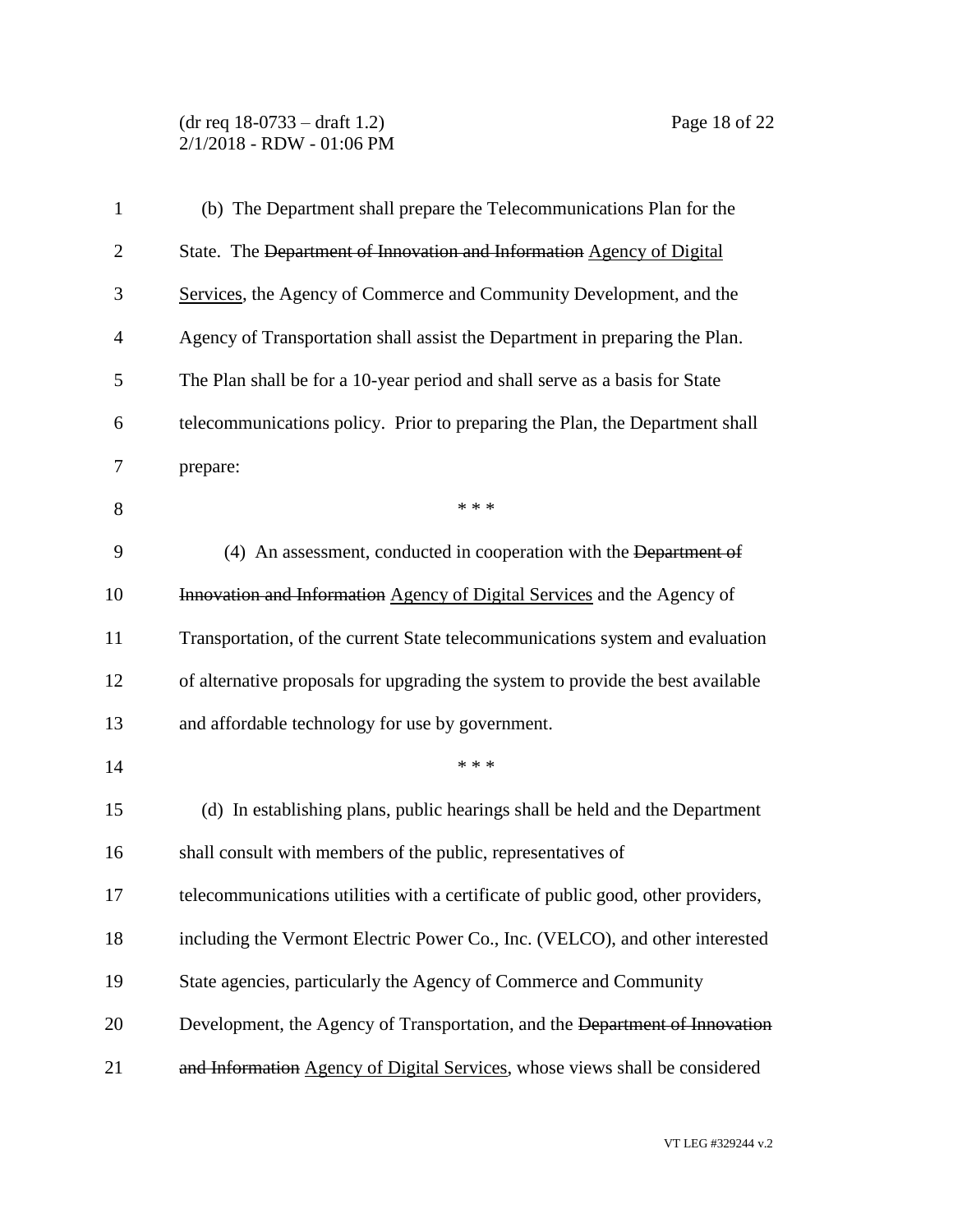## (dr req 18-0733 – draft 1.2) Page 19 of 22 2/1/2018 - RDW - 01:06 PM

| $\mathbf{1}$   | in preparation of the Plan. To the extent necessary, the Department shall      |  |  |
|----------------|--------------------------------------------------------------------------------|--|--|
| $\overline{2}$ | include in the Plan surveys to determine existing, needed, and desirable plant |  |  |
| 3              | improvements and extensions, access and coordination between                   |  |  |
| 4              | telecommunications providers, methods of operations, and any change that will  |  |  |
| 5              | produce better service or reduce costs. To this end, the Department may        |  |  |
| 6              | require the submission of data by each company subject to supervision by the   |  |  |
| 7              | Public Utility Commission.                                                     |  |  |
| 8              | * * *                                                                          |  |  |
| 9              | Sec. 13. 32 V.S.A. § 183 is amended to read:                                   |  |  |
| 10             | § 183. FINANCIAL AND HUMAN RESOURCE INFORMATION                                |  |  |
| 11             | <b>INTERNAL SERVICE FUND</b>                                                   |  |  |
| 12             | (a) There is established in the Department of Finance and Management a         |  |  |
| 13             | Financial and Human Resource Information Internal Service Fund, to consist     |  |  |
| 14             | of revenues from charges to agencies, departments, and similar units of        |  |  |
| 15             | Vermont State government, and to be available to fund the costs of the         |  |  |
| 16             | Division of Financial Operations in the Department of Finance and              |  |  |
| 17             | Management, and the technical support and services provided by the             |  |  |
| 18             | Department of Information and Innovation Agency of Digital Services for the    |  |  |
| 19             | statewide central accounting and encumbrance, budget development, and          |  |  |
| 20             | human resource management systems.                                             |  |  |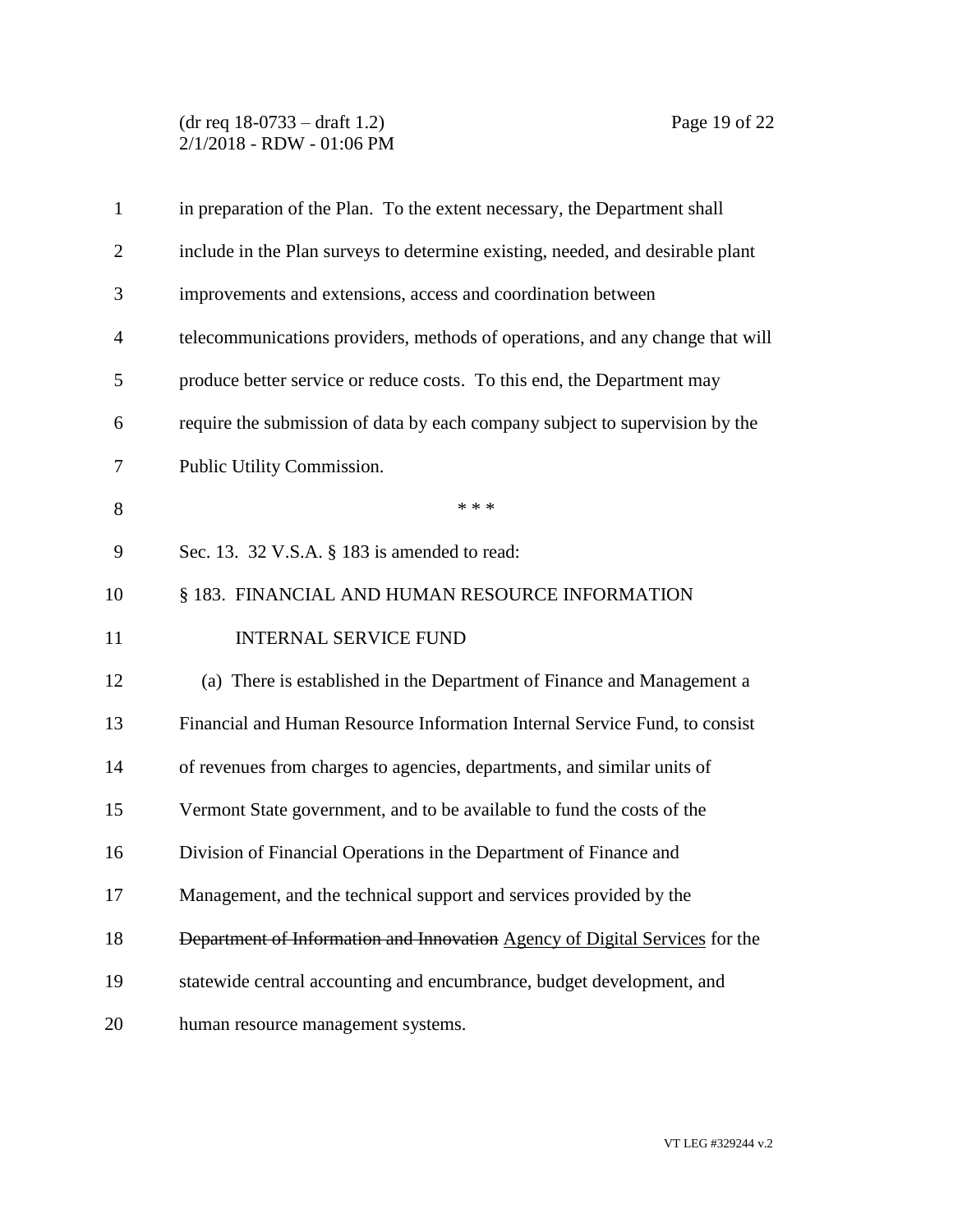# (dr req 18-0733 – draft 1.2) Page 20 of 22 2/1/2018 - RDW - 01:06 PM

| $\mathbf{1}$   | (b) The rate of the charges shall be proposed by the Commissioner of           |
|----------------|--------------------------------------------------------------------------------|
| $\overline{2}$ | Finance and Management, subject to the approval of the Secretary of            |
| 3              | Administration. Proposed rates of charges shall be based upon the cost of      |
| 4              | operations.                                                                    |
| 5              | Sec. 14. 32 V.S.A. § 315 is amended to read:                                   |
| 6              | § 315. ANNUAL REPORT; INFORMATION TECHNOLOGY                                   |
| 7              | (a) Annual report. The Agency of Administration Secretary of Digital           |
| 8              | Services shall annually present to the General Assembly a five-year            |
| 9              | Information Technology (IT) Program. The Program shall be consistent with      |
| 10             | the planning process established in 22 V.S.A. § 901 and shall include for each |
| 11             | fiscal year:                                                                   |
| 12             | (1) IT activities estimated to cost $$1,000,000.00$ or more;                   |
| 13             | (2) systemwide performance measures;                                           |
| 14             | (3) performance measures for projects; and                                     |
| 15             | (4) the budget for the Department of Information and Innovation (DII)          |
| 16             | <b>Agency of Digital Services (ADS).</b>                                       |
| 17             | * * *                                                                          |
| 18             | (c) Systemwide performance measures. The Agency of Administration              |
| 19             | Digital Services shall develop systemwide performance measures which that      |
| 20             | analyze the overall performance of the State government IT system. The         |
| 21             | Program:                                                                       |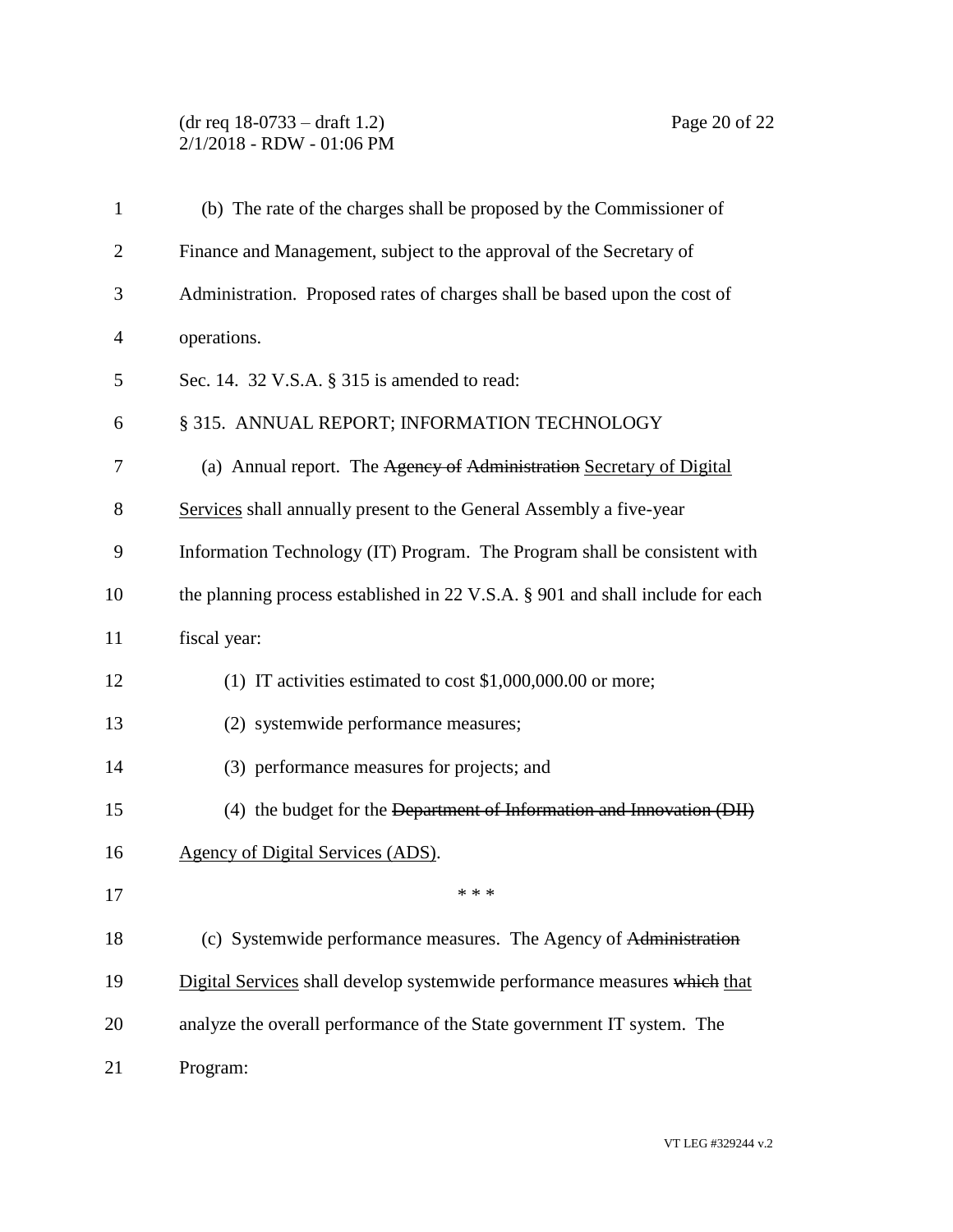|                | $(dr \text{ req } 18-0733 - draft 1.2)$<br>Page 21 of 22<br>2/1/2018 - RDW - 01:06 PM |  |  |  |
|----------------|---------------------------------------------------------------------------------------|--|--|--|
| $\mathbf{1}$   | * * *                                                                                 |  |  |  |
| $\overline{2}$ | (d) Performance measures. The Agency of Administration Secretary of                   |  |  |  |
| 3              | Digital Services shall develop performance measures for projects. The                 |  |  |  |
| 4              | Program:                                                                              |  |  |  |
| 5              | * * *                                                                                 |  |  |  |
| 6              | (e) The budget for <del>DII</del> ADS. The Program shall include:                     |  |  |  |
| 7              | (1) the recommended budget for <del>DH</del> ADS; and                                 |  |  |  |
| 8              | (2) the DH ADS fee charged to each branch, agency, and department                     |  |  |  |
| 9              | and the services provided.                                                            |  |  |  |
| 10             | (f) Each year following the submission of an IT Program under this section,           |  |  |  |
| 11             | the Agency shall prepare and make available to the public the Program.                |  |  |  |
| 12             | Sec. 15. 32 V.S.A. § 1003(b) is amended to read:                                      |  |  |  |
| 13             | (b) The Governor may appoint each officer of the Executive Branch listed              |  |  |  |
| 14             | in this subsection at a starting salary ranging from the base salary stated for       |  |  |  |
| 15             | that position to a salary which that does not exceed the maximum salary unless        |  |  |  |
| 16             | otherwise authorized by this subsection. The maximum salary for each                  |  |  |  |
| 17             | appointive officer shall be 50 percent above the base salary. Annually, the           |  |  |  |
| 18             | Governor may grant to each of those officers an annual salary adjustment              |  |  |  |
| 19             | subject to the maximum salary. The annual salary adjustment granted to                |  |  |  |
| 20             | officers under this subsection shall not exceed the average of the total rate of      |  |  |  |
| 21             | adjustment available to classified employees under the collective bargaining          |  |  |  |